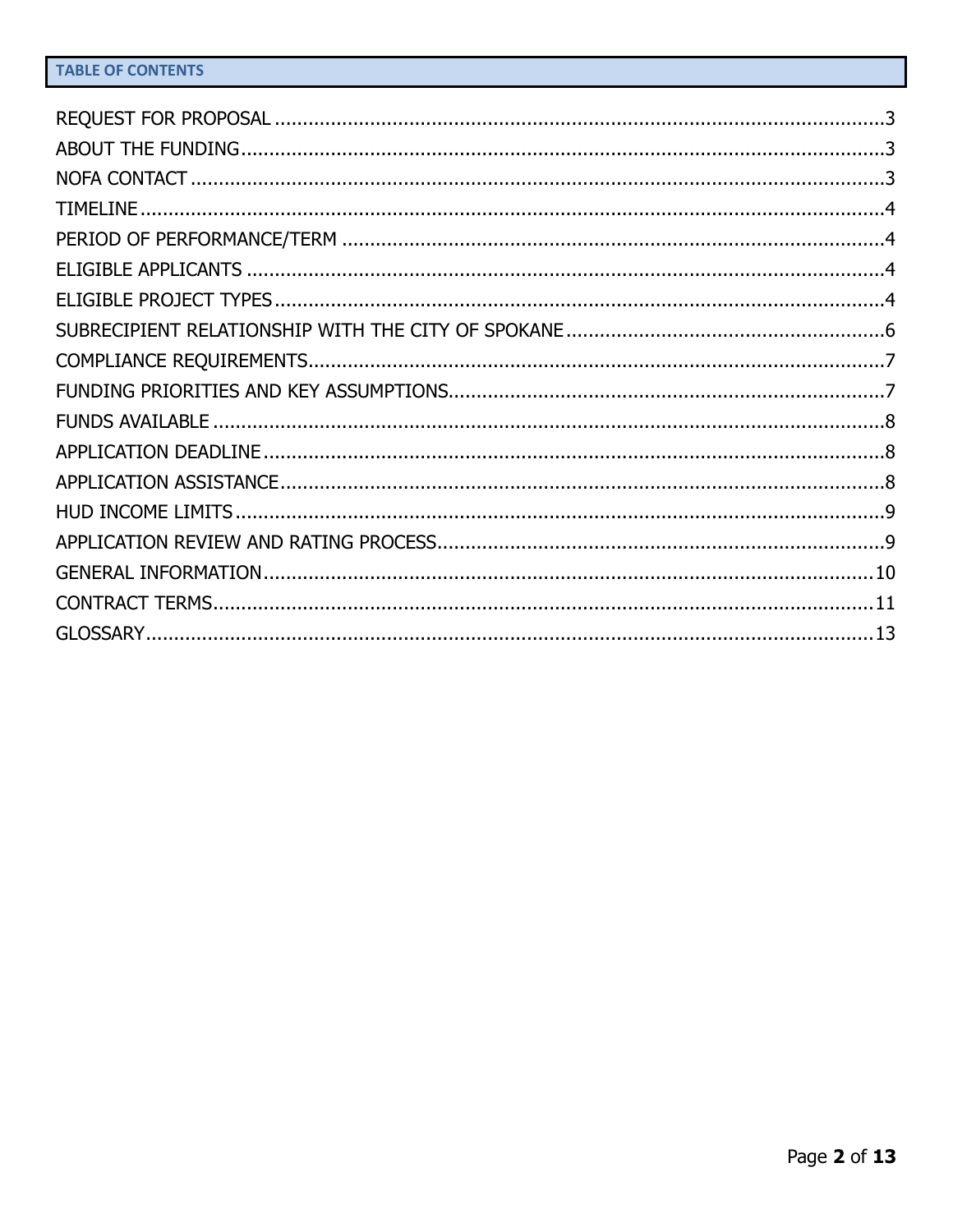#### <span id="page-2-0"></span>**REQUEST FOR PROPOSAL**

The Community, Housing and Human Services (CHHS) Department is pleased to announce a Notice of Funding Availability (NOFA) for capital improvements that support low-to-moderate income individuals within the City of Spokane. In general, public facilities and public improvements are interpreted to include all facilities and improvements that are publicly owned, or that are owned by a nonprofit and open to the general public.

CHHS is making available approximately **\$2,500,000.00** through this NOFA. CHHS intends to fund proposals for land acquisition, rehabilitation, affordable housing, public facilities and improvements in excess of \$250,000.00. Activities funded under public facilities and infrastructure improvements must be able to demonstrate (or have a solid plan to gain) site control at the time of application. Successful applicants will be able to show ownership of the facility for which improvements are being proposed. Leased facilities will not be evaluated as favorably as those owned at the time of application.

The most competitive proposals must be able to clearly demonstrate the following:

- 1. Matching/leveraged funds (30% of points possible);
- 2. Clear and well thought out project scope (20% of points possible);
- 3. Clearly defined performance measures (are they reasonable/attainable) that align with project scope (10% of points possible);
- 4. Project milestones are reasonable and well thought out (10% of points possible); and
- 5. Quality of entire application packet (30% of points possible)

## <span id="page-2-1"></span>**ABOUT THE FUNDING**

Funding to support this request comes from the Community Development Block Grant Program (CDBG)<sup>1</sup>. The CDBG Program is a federal program administered by the Department of Housing and Urban Development (HUD). CDBG funds are intended to primarily benefit low-and-moderate income individuals through jobs, housing and access to services. Projects selected for funding through this RFP will be able to demonstrate how their project will address positive impacts for low-and-moderate income individuals.

CHHS reserves the right to amend this NOFA at any time.

## <span id="page-2-2"></span>**NOFA CONTACT**

 $\overline{a}$ 

Questions related to this funding notice should be directed to the Community, Housing, and Human Services Department.

[spokanechhs@spokanecity.org](mailto:spokanechhs@spokanecity.org)

Spokane City Hall – 6<sup>th</sup> Floor 808 W. Spokane Falls Blvd. Spokane, WA 99201 (509) 625-6325

<sup>&</sup>lt;sup>1</sup> Follow this [link](https://www.hudexchange.info/programs/cdbg-entitlement/) for more information about the CDBG program. <https://www.hudexchange.info/programs/cdbg-entitlement/>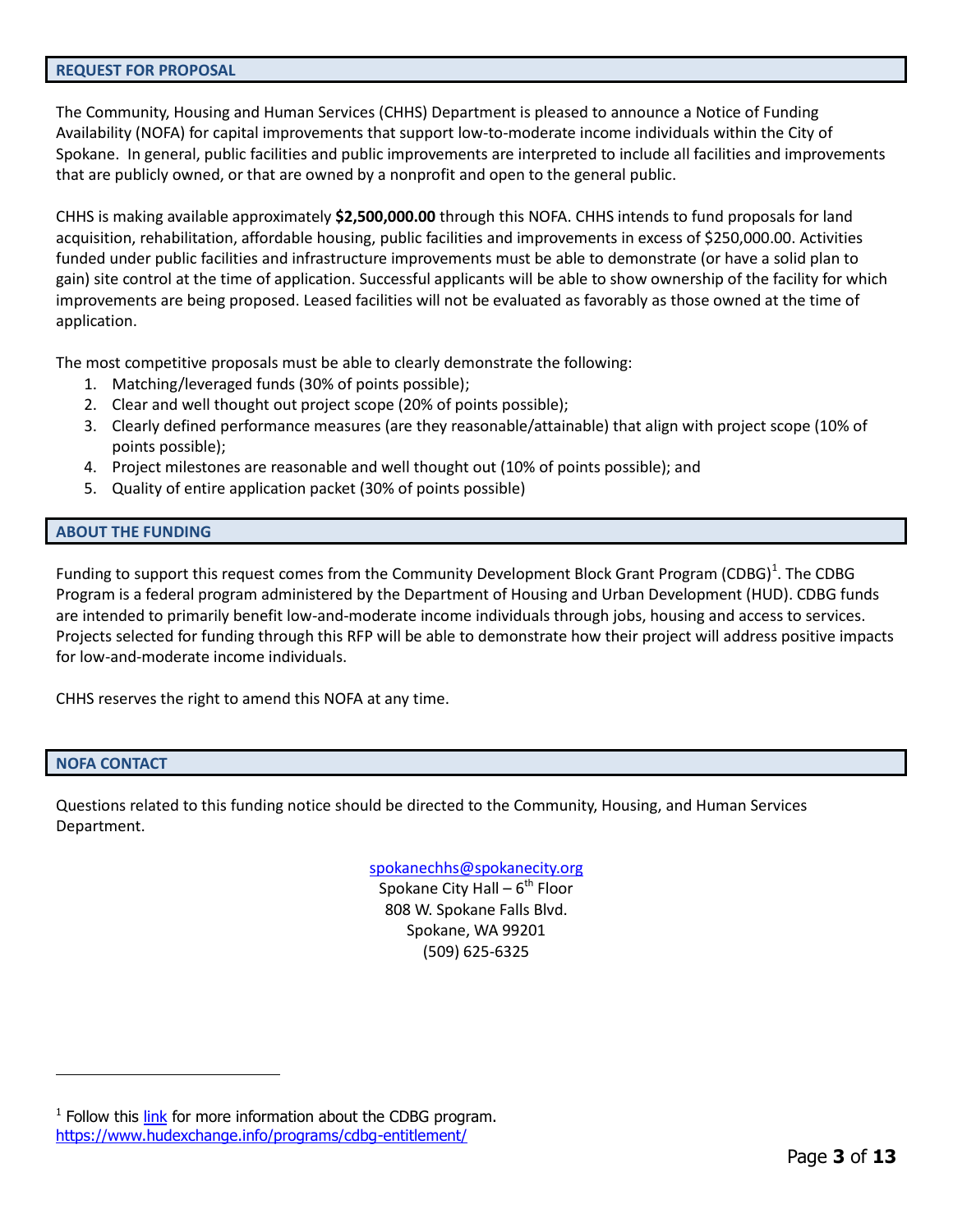<span id="page-3-0"></span>

| Friday        | 9/14/18            | Announce RFP on CHHS department website, https://my.spokanecity.org/chhs/,<br>and by email distribution to the CHHS department Interested Parties List.                                                                                                                               |  |  |  |
|---------------|--------------------|---------------------------------------------------------------------------------------------------------------------------------------------------------------------------------------------------------------------------------------------------------------------------------------|--|--|--|
| Friday        | 9/21/18            | Technical Assistance Workshop #1 - City Council Briefing Center (808 W.<br>Spokane Falls Blvd- lower level) 2:30 pm - 4:00 pm                                                                                                                                                         |  |  |  |
| Wednesday     | 9/26/18            | Technical Assistance Workshop #2 - City Council Briefing Center (808 W.<br>Spokane Falls Blvd- lower level) 8:30 am - 10:00 am                                                                                                                                                        |  |  |  |
| Tuesday       | 10/2, 10/9, 10/16  | Time reserved for staff technical assistance. RSVP required. 9:00 am $-11:30$<br>am. Location TBD.                                                                                                                                                                                    |  |  |  |
| Thursday      | 10/4, 10/11, 10/18 | Time reserved for staff technical assistance. RSVP required. $3:30$ pm $-4:30$<br>pm. Location TBD.                                                                                                                                                                                   |  |  |  |
| Thursday      | 10/18/18           | Last day for interested applicants to receive CHHS staff technical assistance                                                                                                                                                                                                         |  |  |  |
| <b>Friday</b> | 10/26/18           | Applications DUE by 5:00 PM. Late submittals will not be accepted.<br>► Please submit electronic copies to spokanechhs@spokanecity.org<br><b>Printed hard copies will not be accepted</b><br>$\circ$<br>Don't forget the required attachments $-$ last page of application<br>$\circ$ |  |  |  |
|               | November           | Applications reviewed                                                                                                                                                                                                                                                                 |  |  |  |
|               | December           | CHHS Board approval of award recommendations                                                                                                                                                                                                                                          |  |  |  |
|               | January 2019       | City Council approval of recommendations (date subject to change)                                                                                                                                                                                                                     |  |  |  |
|               | January/February   | Contracting                                                                                                                                                                                                                                                                           |  |  |  |

# <span id="page-3-1"></span>**PERIOD OF PERFORMANCE/TERM**

Funding for this NOFA will be made available following City Council approval in January 2019. Contract terms between the City of Spokane and Subrecipient will not extend beyond December 31, 2019.

# <span id="page-3-2"></span>**ELIGIBLE APPLICANTS**

Eligible applicant/recipientsinclude:

- Governmental entities serving within the City of Spokane
- Public and private nonprofit organizations typically 501(c)(3)
- Private for-profit organizations (24 CFR 570.200(j))
	- o For-profit applicants may be required to partner with a nonprofit entity to meet the minimum eligibility requirement.
	- o For-profit applicants must meet with CHHS staff prior to submitting application for funds.
- Faith based organizations

# <span id="page-3-3"></span>**ELIGIBLE PROJECT TYPES**

I. **LAND ACQUISITION:** The acquisition and/or rehabilitation of real property for the benefit of affordable housing or public facilities. >51% of all beneficiaries must meet HUD's definition of low and moderate income (earning <80% area median income). *CDBG funds cannot be used to construct new housing*. Please consult with CHHS staff if requesting funds to build new housing. If a proposal is requesting funds to acquire and rehab an existing multifamily housing complex, the proposal must demonstrate that >51% of all units will be reserved for affordable housing.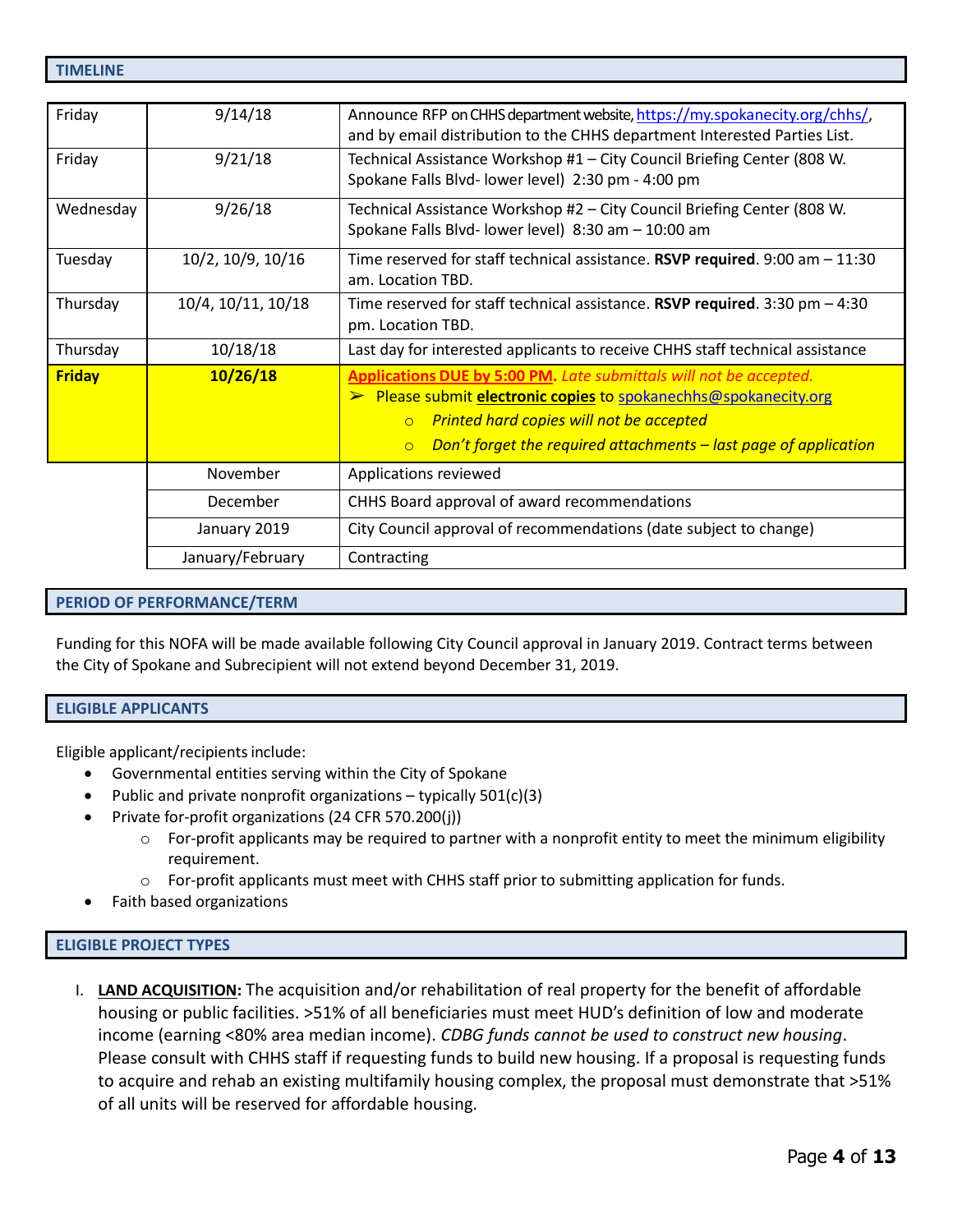- II. **REHABILITATION:** Rehab of existing commercial or residential structures. Proposals seeking rehabilitation funds must be aware of the time required to complete a full rehabilitation process. In some cases, a rehabilitation project may not be feasible within the timeline identified in this NOFA (12/31/19). Please consult with CHHS staff if requesting funds for rehabilitation activities.
- III. **AFFORDABLE HOUSING:** Proposals seeking funding to support the expansion/rehabilitation of affordable housing must be able to demonstrate financial feasibility (underwriting) and a period of affordability. Affordable housing in this RFP is limited to acquisition and rehabilitation. New construction of affordable housing is not allowable using CDBG funds. CHHS has access to other funding sources that may be able to assist with new construction. Please consult with CHHS staff regarding all affordable housing proposals.
- IV. **PUBLIC FACILITIES AND IMPROVEMENTS**: Under the CDBG Program, grantees may use funds to undertake a variety of public facilities and public improvement projects. In general, public facilities and public improvements are interpreted to include all facilities and improvements that are publicly owned, or that are owned by a nonprofit and open to the general public.

# **Examples of Public Facilities and Infrastructure Improvements include**:

- 1. Senior Centers
	- a. Acquisition, construction, or rehabilitation of facilities (except permanent housing) for seniors.
- 2. Handicapped Centers
	- a. Acquisition, construction, or rehabilitation of centers, group homes, and other facilities (except permanent housing) for the handicapped.
- 3. Homeless Facilities (not operating costs)
	- a. Acquisition, construction, or rehabilitation of temporary shelters and transitional housing for the homeless, including battered spouses, disaster victims, runaway children, drug offenders, and parolees.
- 4. Youth Centers
	- a. Acquisition, construction, or rehabilitation of facilities intended primarily for young people age 13 to 19. These include playground and recreational facilities that are part of a youth center.
- 5. Neighborhood Facilities
	- a. Acquisition, construction, or rehabilitation of facilities that are principally designed to serve a neighborhood and that will be used for social services or for multiple purposes (including recreation). Such facilities may include libraries and community centers.
- 6. Child Care Centers
	- a. Acquisition, construction, or rehabilitation of facilities intended primarily for children age 12 and under. Examples are daycare centers and Head Start preschool centers.
- 7. Health Facilities
	- a. Acquisition, construction, or rehabilitation of physical or mental health facilities. Examples of such facilities include neighborhood clinics, hospitals, nursing homes, and convalescent homes.
- 8. Facilities for Abused and Neglected Children
	- a. Acquisition, construction, or rehabilitation of daycare centers, treatment facilities, or temporary housing for abused and neglected children.
- 9. Other Public Facilities and Improvements
	- a. Use this only when none of the above project types match with the proposed project. If selecting other, please contact [spokanechhs@spokanecity.org](mailto:spokanechhs@spokanecity.org) to ensure the proposal is eligible for funding.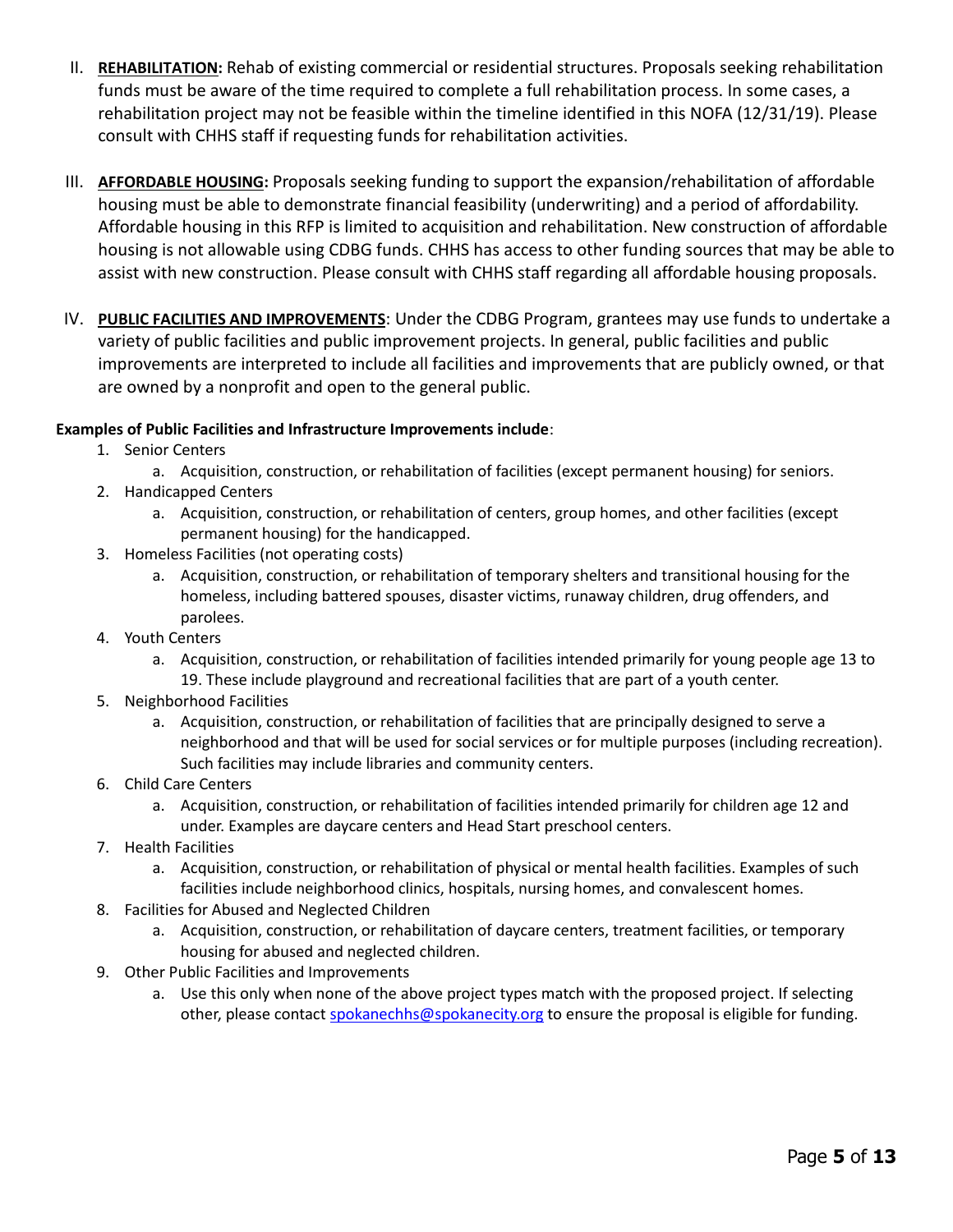## <span id="page-5-0"></span>**SUBRECIPIENT RELATIONSHIP WITH THE CITY OF SPOKANE**

The City of Spokane will enter into a subrecipient agreement with successful applicants. The regulations define a subrecipient as *a public or private nonprofit agency, authority, or organization, or a for-profit entity authorized under §570.201(o), receiving CDBG funds from the recipient or another subrecipient to undertake activities eligible for such assistance*. The subrecipient agreement between the City of Spokane and awarded entity includes regulatory requirements associated with the CDBG Program.

The diagram below is intended to illustrate the relationship between the City of Spokane and the successful applicant/subrecipient. All subrecipients will be responsible for conducting their own procurement process with the assistance of CHHS staff. Following the bidding process, each subrecipient will be required to enter into a contract with the most responsible bidder. CHHS staff will assist subrecipients through this process, but the contractual agreement with the contractor will be with the subrecipient and *not* the City of Spokane.

Real estate transactions will differ from the diagram below, but will still require a subrecipient agreement with the City of Spokane. Please contact CHHS staff for questions related to real estate transactions.

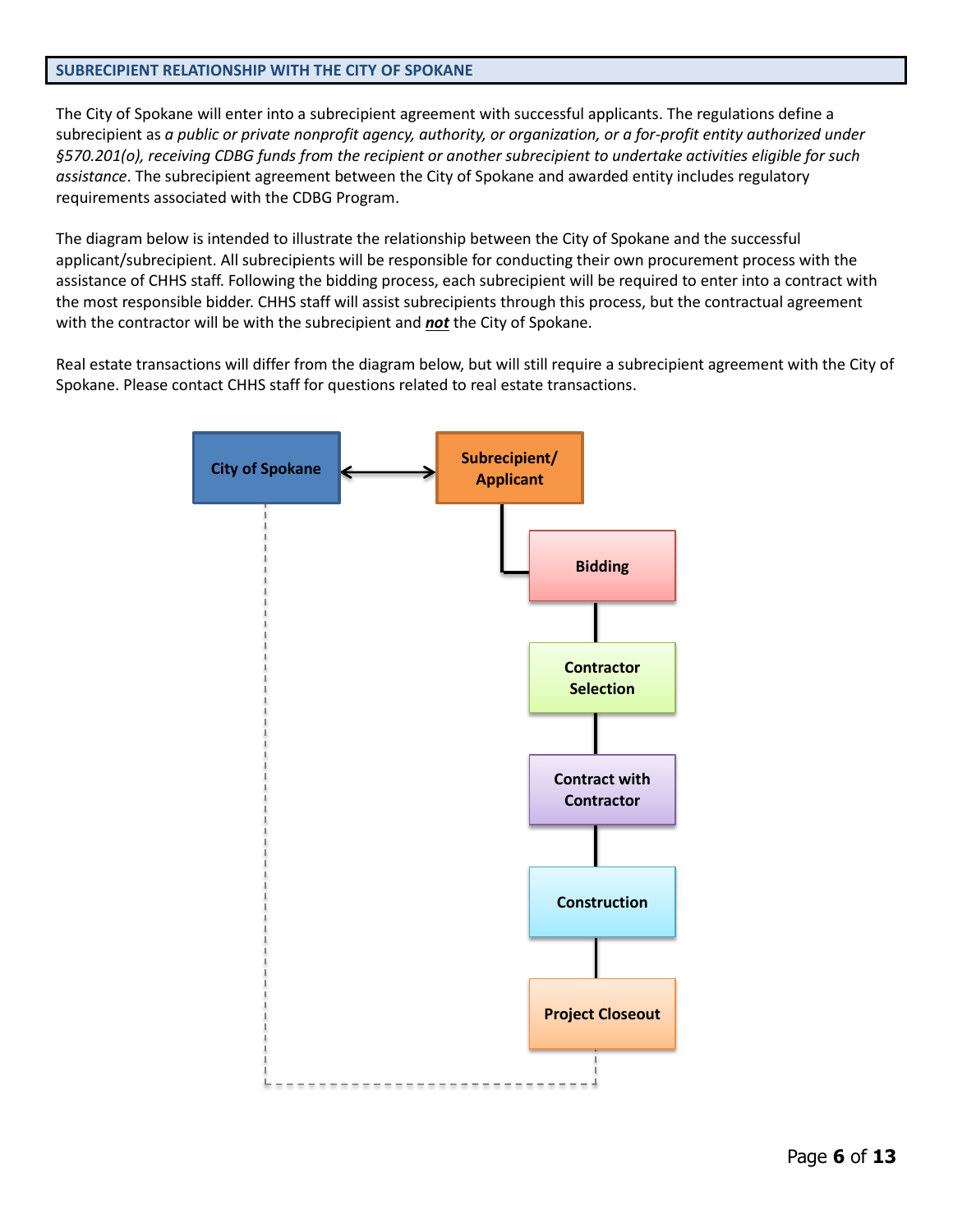<span id="page-6-0"></span>Funding to support capital projects requires compliance with federal regulations associated with the CDBG Program<sup>2</sup>. CDBG specifically requires that any funded activity must meet a national objective<sup>3</sup> and an eligible activity<sup>4</sup>.

## **CDBG National Objectives**:

- 1. Activities benefiting low- and moderate-income persons
	- *a. Low and moderate income: Area Benefit*
	- *b. Low and moderate Limited Clientele*
	- *c. Low and Moderate Housing*
	- *d. Low and moderate Job Creation or Retention*
- 2. Activities which aid in the prevention or elimination of slums or blight
- 3. Activities designed to meet community development needs having a particular urgency

Additional compliance requirements include:

- Competitive Procurement (Subrecipient)
- Environmental Review (Grantor/City of Spokane)
- Labor Standards (All)
	- $\circ$  All construction activities are subject to Washington State Department of Labor and Industries prevailing wage requirements and the Federal Labor Standards provision and the Davis-Bacon Act<sup>5</sup>
- Lead-based Paint (All)
- Relocation and Acquisition (Subrecipient)
- Fair Housing, Accessibility, and Equal Employment (Subrecipient)
- Expense Reimbursement (All)

# <span id="page-6-1"></span>**FUNDING PRIORITIES AND KEY ASSUMPTIONS**

## **General Requirements**

- Agencies awarded funds will maintain an active City of Spokane business license
- Agencies awarded funds will maintain an active DUNS number and SAM.gov registration
- Agencies awarded funds will maintain the following minimum insurance thresholds:
	- General Liability Insurance on an occurrence basis with a combined single limit of not less than \$1,500,000.00 each occurrence for Bodily Injury and Property Damage. Supplemental umbrella insurance coverage combined with the General Liability Insurance of not less than \$1,500,000.00 each occurrence for Bodily Injury and Property Damage is also acceptable. It shall provide that the CITY, its agents, officers and employees are Additional Insureds but only with respect to the GRANTEE's services to be provided under this Agreement; and
	- o Automobile Liability Insurance with a combined single limit, or the equivalent of not less than \$1,000,000.00 each accident for Bodily Injury and Property Damage, including coverage for owned, hired or non-owned vehicles.
- Agencies awarded funds will not sub-award funds to any other entity, excluding construction/capital projects.
- Awarded funds will be paid to Subrecipient for eligible expenses on a *reimbursement* basis.

 $\overline{a}$ 

<sup>&</sup>lt;sup>2</sup> [24 CFR Part 570](https://www.ecfr.gov/cgi-bin/text-idx?tpl=/ecfrbrowse/Title24/24cfr570_main_02.tpl)

<sup>3</sup> [24 CFR Part 570.208](https://www.govregs.com/regulations/expand/title24_chapterV_part570_subpartC_section570.208#title24_chapterV_part570_subpartC_section570.208https://www.govregs.com/regulations/expand/title24_chapterV_part570_subpartC_section570.208)

<sup>4</sup> [24 CFR Part 570.201](https://www.govregs.com/regulations/expand/title24_chapterV_part570_subpartC_section570.208#title24_chapterV_part570_subpartC_section570.207https://www.govregs.com/regulations/expand/title24_chapterV_part570_subpartC_section570.208)

<sup>&</sup>lt;sup>5</sup> <https://www.dol.gov/whd/govcontracts/dbra.htm>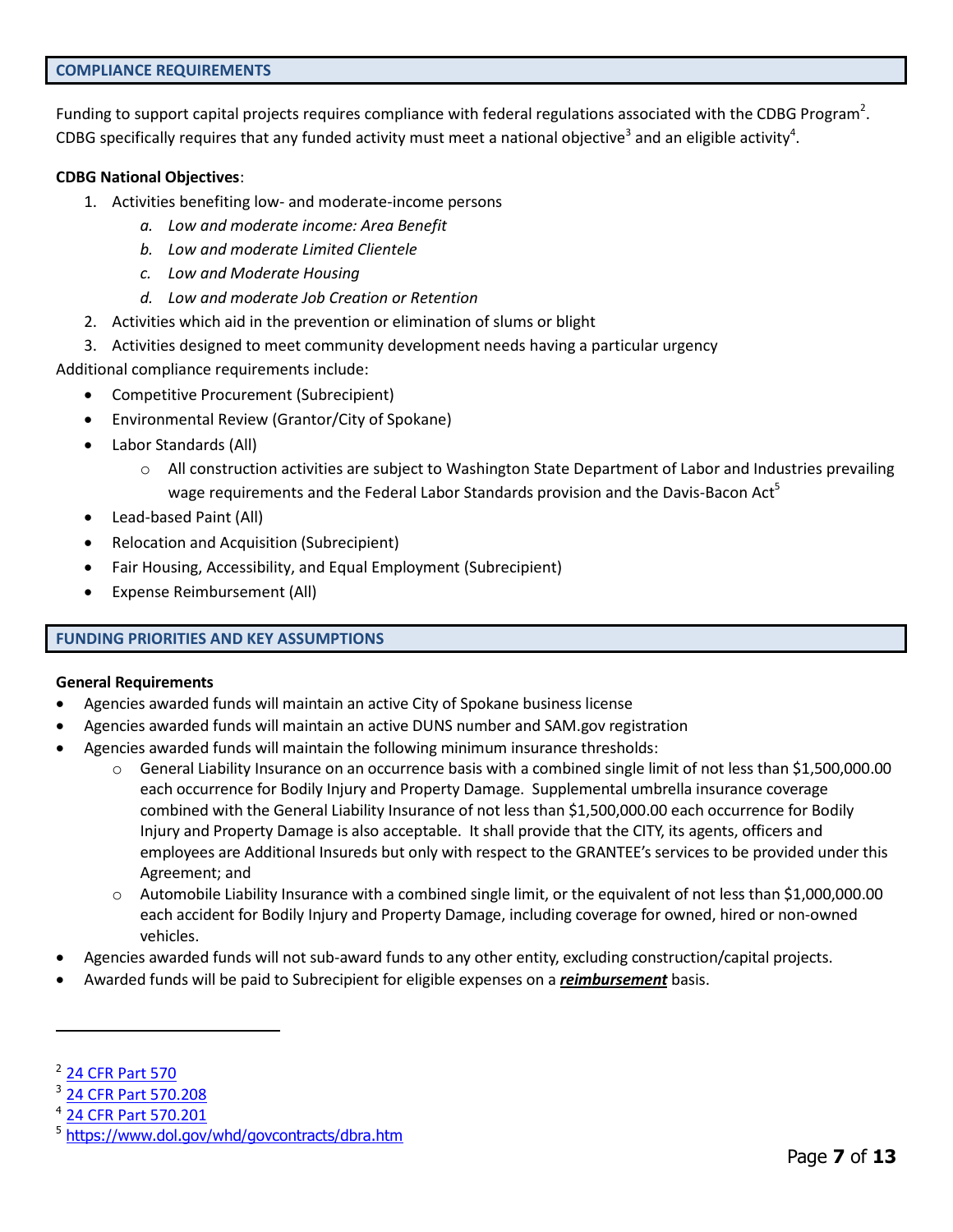<span id="page-7-0"></span>CHHS is making available approximately **\$2,500,000.00** through this NOFA to support the following activities: land acquisition, rehabilitation, affordable housing, public facilities and improvements. Applications seeking less than \$250,000.00 will not be considered for funding in this NOFA. Maximum funding requests are limited to the total amount of funds available in this NOFA.

<span id="page-7-1"></span>CHHS reserves the right to reduce, or increase the total amount of funds available in this funding notice.

## **APPLICATION DEADLINE**

Applications will be available beginning **September 14, 2018** on the Community, Housing and Human Services department website [https://spokanechhs.org/.](https://my.spokanecity.org/chhs/)

## **Application submission deadline is October 26, 2018 at 5:00 PM**

## **Applications submitted after this deadline** *will not* **be considered for funding.**

Complete applications will be submitted electronically (via email) to [spokanechhs@spokanecity.org.](mailto:spokanechhs@spokanecity.org) CHHS will not accept hard copies of the application. Applications that do not contain the required attachments will be considered incomplete and not eligible for funding consideration. In some instances the required attachments may require multiple email submissions.

It is the responsibility of the applicant to be sure the proposals are submitted ahead of time. Applicants are encouraged to submit proposals in advance of October 26, 2018 at 5:00 PM.

#### <span id="page-7-2"></span>**APPLICATION ASSISTANCE**

**Technical Assistance** workshops will be available as follows:

#### **Workshop #1**

**Friday, September 21<sup>st</sup> from 2:30 pm - 4:00 pm at the City Council Briefing Center** 

#### **Workshop #2**

**Wednesday, September 26th** from 8:30 am - 10:00 am at the City Council Briefing Center

Staff will review the contents of the funding notice, application process and provide guidance that will make proposals more competitive. Applicants are advised to attend one of the two sessions offered.

**One-on-one technical assistance:** CHHS staff has set-aside time to meet with applicants during the following dates and times:

- Tuesday, October 2<sup>nd</sup>, 9<sup>th</sup>, and 16<sup>th</sup> between the hours of 9:00 am and 11:30 am
- Thursday, October 4<sup>th</sup>, 11<sup>th</sup>, and 18<sup>th</sup> between the hours of 3:30 pm and 4:30 pm

Applicants seeking technical assistance *must* **RSVP** with CHHS staff 24 hours in advance of the dates and times specified above. The last day to receive CHHS technical assistance is Thursday, October 18<sup>th</sup> at 4:30 pm.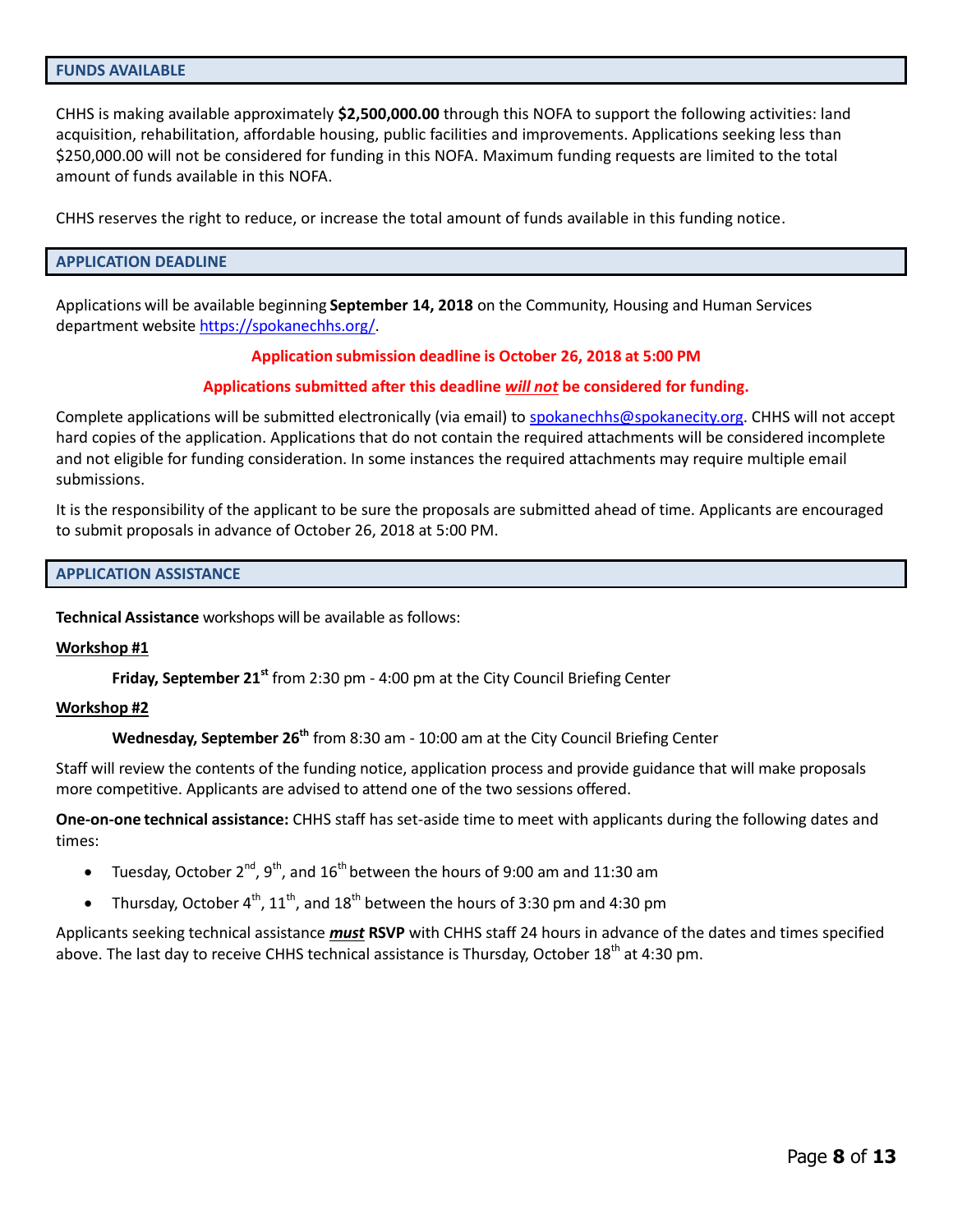## <span id="page-8-0"></span>**2018 Area Median Income (AMI) Limits: Spokane, WA**

|                      |            | 1 Person    | 2 Person    | 3 Person    | 4 Person    | 5 Person    | 6 Person    |
|----------------------|------------|-------------|-------------|-------------|-------------|-------------|-------------|
| Area Median Income   | (100% AMI) | \$45,700,00 | \$52,200,00 | \$58,700.00 | \$65,200,00 | \$70,500.00 | \$75,700.00 |
| Low-Income           | (80% AMI)  | \$36,550.00 | \$41,750.00 | \$46,950.00 | \$52,150.00 | \$56,350.00 | \$60,500.00 |
| Very Low-Income      | (50% AMI)  | \$22,850.00 | \$26,100.00 | \$29,350.00 | \$32,600.00 | \$35,250.00 | \$37,850.00 |
| Extremely Low-Income | (30% AMI)  | \$13,700.00 | \$15,650.00 | \$17,600.00 | \$19,550.00 | \$21,150.00 | \$22,700.00 |

#### <span id="page-8-1"></span>**APPLICATION REVIEW AND RATING PROCESS**

All applications will go through the following evaluation and review process:

#### **1. Part I- Initial Review (Pass/Fail)**

- a) Proposal/Application Review Staff
	- *i. Was the application submitted on time*
	- *ii. Does the request meet the minimum funding threshold (250k)*
	- *iii. Does the proposal meet a CDBG national objective and eligible activity requirement*
	- *iv. Are the proposed costs eligible*
	- *v. Does the applicant have experience managing a federal procurement process*
	- *vi. Has the applicants past performance been satisfactory*
	- *vii. Are the milestones reasonable and well thought out*
	- *viii. Advance for funding consideration*
- b) Organization Risk Assessment **-** Staff
	- i. Evaluation of organization's capacity to administer public funds
	- ii. Review of policies and procedures
	- iii. Evaluation of past/current performance
	- iv. Financial management capacity
	- v. Review of organization audit/monitoring report
- c) Communication with Applicants Staff
- d) Applicant debriefs to unsuccessful applicants
	- i. Upon request, a debriefing conference may be scheduled with successful/unsuccessful applicants. Debriefing may be conducted in person or on the telephone.
- e) Appeal Procedure
	- i. Applicants wishing to appeal a funding decision must make their appeal to the CHHS Director.

## **2. Part II -Project Proposal Evaluations (Scored)**

- a) Staff and Members of the CHHS Board Affordable Housing Committee
	- i. Score, rank and make funding recommendations (November)
		- *1. Does the proposal have an adequate amount of leverage from other funding sources? Do the leverage letters support matching funds/leverage claimed in the application? (30 points possible)*
		- *2. Is the proposed scope of work clear and well thought out? (20 points possible)*
		- *3. Do the performance measures fit with the proposal scope? Are they reasonable and attainable outcomes? (10 points possible)*
		- *4. Do the (proposal) milestones appear reasonable and well thought out? (10 points possible)*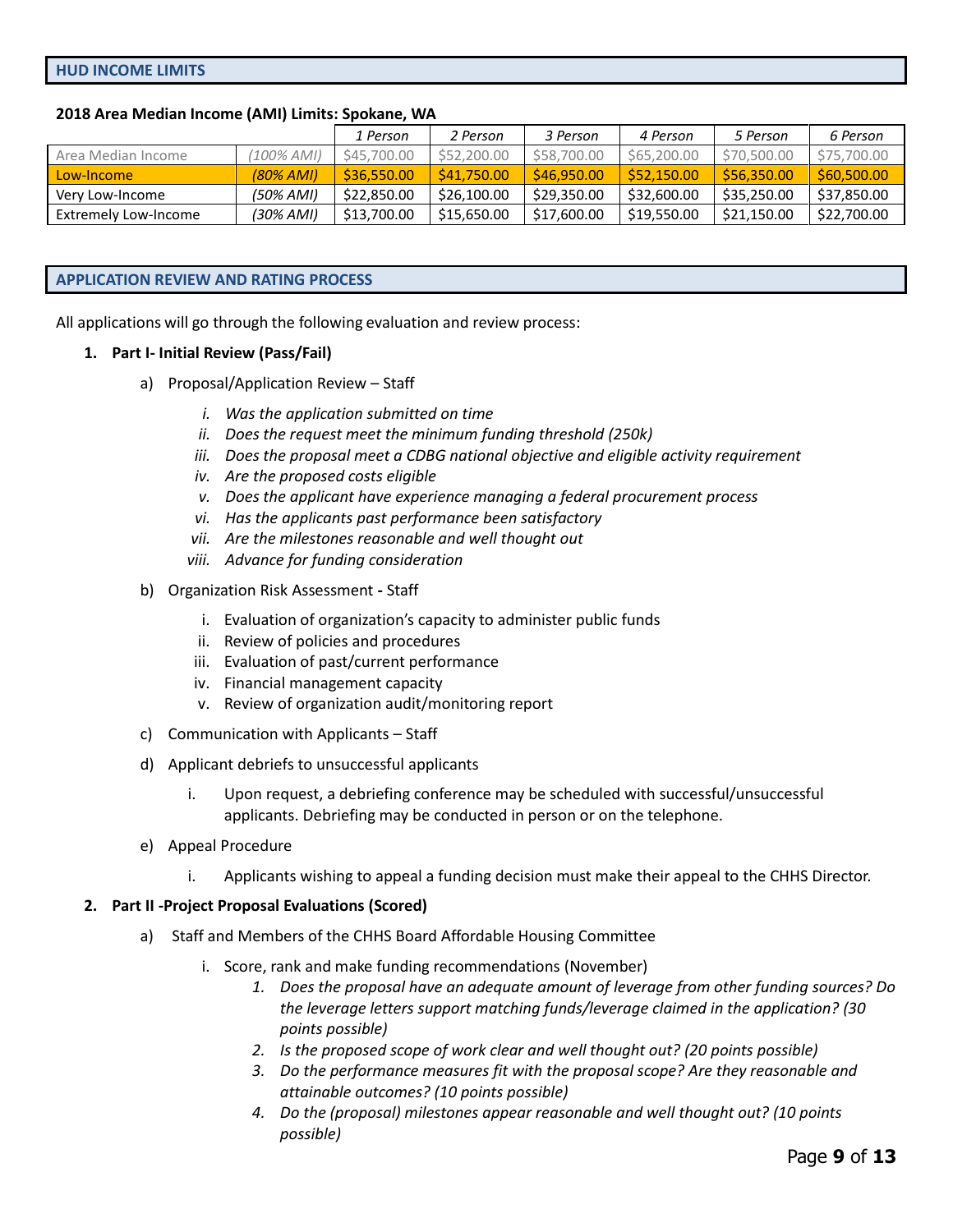- *5. How do you rate the overall application? (30 points possible)*
- ii. Forward funding recommendations to CHHS Board (November/December)
- iii. Funding Recommendations Approved by CHHS Board (December)
- iv. Forward approved recommendations to the Spokane City Council (January)

# **3. Part III- - Notice to Applicants**

- a. Notice to Applicants on funding recommendation authorized by Spokane City Council, on or before January 31, 2019
- b. Applicant debriefs to unsuccessful applicants
	- i. Upon request, a debriefing conference may be scheduled with successful/unsuccessful applicants. Debriefing may be conducted in person or on the telephone.
- c. Appeal Procedure
	- i. Applicants wishing to appeal a funding decision must make their appeal to the CHHS Director.

# **4. Part IV- Contracting**

- a. Contract Negotiations
- b. Contract Execution

# <span id="page-9-0"></span>**GENERAL INFORMATION**

# **PROPRIETARY INFORMATION / PUBLIC DISCLOSURE**

Materials submitted in response to this competitive process shall become the property of the City.

All applications received shall remain confidential until the award of contract recommendation has been filed with the City Clerk for City Council action. Thereafter, the Applications shall be deemed public records as defined in RCW 42.17.250 to 42.17.340, "Public Records."

Any information in the application that the applicant desires to claim as proprietary and exempt from disclosure under the provisions of state law shall be clearly designated. Each page claimed to be exempt from disclosure must be clearly identified by the word "Confidential" printed on it. Marking the entire application exempt from disclosure will not be honored.

The City will consider an applicant's request for exemption from disclosure; however, the City will make a decision predicated upon state law and regulations. If any information is marked as proprietary in the application, it will not be made available until the affected applicant has been given an opportunity to seek a court injunction against the requested disclosure.

All requests for information should be directed to the RFP Coordinator.

# **REVISIONS TO THE RFP**

In the event it becomes necessary to revise any part of this RFP, addenda will be posted on the Community, Housing and Human Services Department website. Applicants are encouraged to monitor the website for any changes and/or notifications.

The City also reserves the right to cancel or to reissue the RFP in whole or in part, prior to final award of a contract.

# **RESPONSIVENESS**

All applications will be reviewed by the RFP Coordinator or designee to determine compliance with administrative requirements and instructions specified in this RFP. The applicant is specifically notified that failure to comply with any part of the RFP may result in rejection of the application as non-responsive.

The City reserves the right at its sole discretion to waive minor administrative irregularities.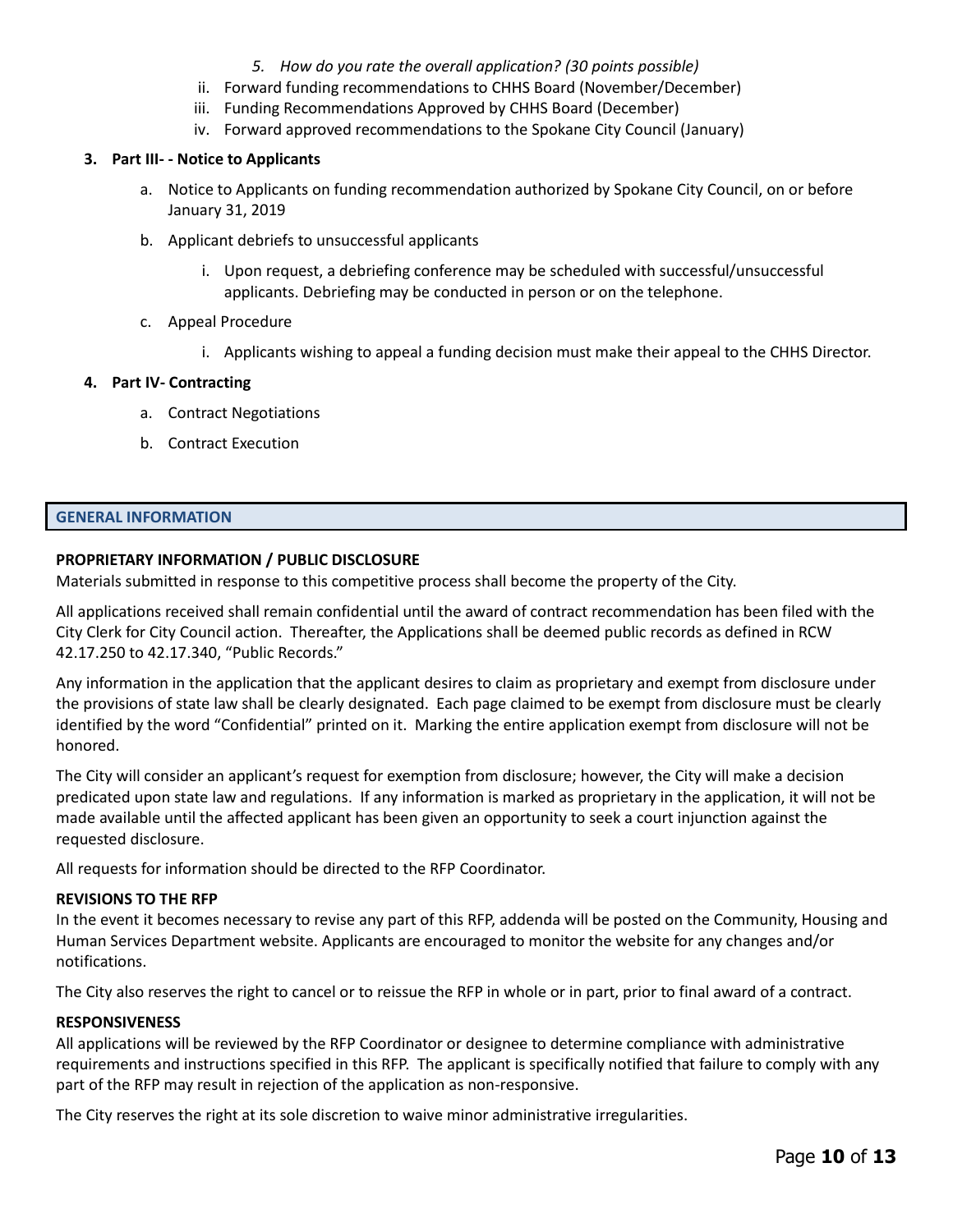## **MINORITY & WOMEN-OWNED BUSINESS PARTICIPATION**

The City encourages participation in all of its contracts by firms certified by the Washington State Office of Minority and Women's Business Enterprises (OMWBE). Applicants may contact OMWBE at 360/753-9693 to obtain information on certified firms.

## **MOST FAVORABLE TERMS**

The City reserves the right to make an award without further discussion of the application submitted. Therefore, the application should be submitted initially on the most favorable terms which the Contractor can propose. There will be no best and final offer procedure. The City does reserve the right to contact an applicant for clarification of its application.

#### <span id="page-10-0"></span>**CONTRACT TERMS**

## **CITY OF SPOKANE BUSINESS LICENSE**

Persons / firms doing business in the City or with the City must have a valid City of Spokane business license. Questions may be directed to the Taxes and Licenses Division at (509) 625-6070.

## **ANTI-KICKBACK**

No officer or employee of the City of Spokane, having the power or duty to perform an official act or action related to contracts resulting from this RFP shall have or acquire any interest in the contract, or have solicited, accepted or granted a present or future gift, favor, service or other thing of value from or to any person involved in the contract.

## **ASSIGNMENT**

Agency shall not assign, transfer or subcontract its interest, in whole or in part, without the written consent of the authorizing official for the City of Spokane.

#### **NON-WAIVER**

No delay or waiver, by either party, to exercise any contractual right shall be considered as a waiver of such right or any other right.

## **SEVERABILITY**

In the event any provision of a resulting contract should become invalid, the rest of the contract shall remain in full force and effect.

## **DISPUTES**

Any contract resulting from this RFP shall be performed under the laws of Washington State. Any litigation to enforce said contract or any of its provisions shall be brought in Spokane County, Washington.

## **NONDISCRIMINATION**

No individual shall be excluded from participation in, denied the benefit of, subjected to discrimination under, or denied employment in the administration of or in connection with this agreement because of age, sex, race, color, religion, creed, marital status, familial status, sexual orientation including gender expression or gender identity, national origin, honorably discharged veteran or military status, the presence of any sensory, mental or physical disability, or use of a service animal by a person with disabilities.

#### **LIABILITY**

The applicant will be considered an independent contractor and the Agency, its officers, employees, agents or subcontractors shall not be considered to be employees or agents of the City. The Agency shall defend, indemnify and hold harmless the City from all loss, liability, damage, death or injury to any person or property arising from the performance or omission of the Agency, its agents or employees, arising directly or indirectly, as a consequence of this contract.

## **INTERNAL AUDITING CONTROL**

The Agency shall establish and maintain a system of internal accounting control which compiles with applicable generally accepted accounting principles and governmental accounting and financial reporting standards. A copy of the Agency's most recent audited financial statement shall be kept on file in the Community, Housing and Human Services Department. The City has the right to supervise and audit the finances of the Agency to ensure that actual expenditures remain consistent with the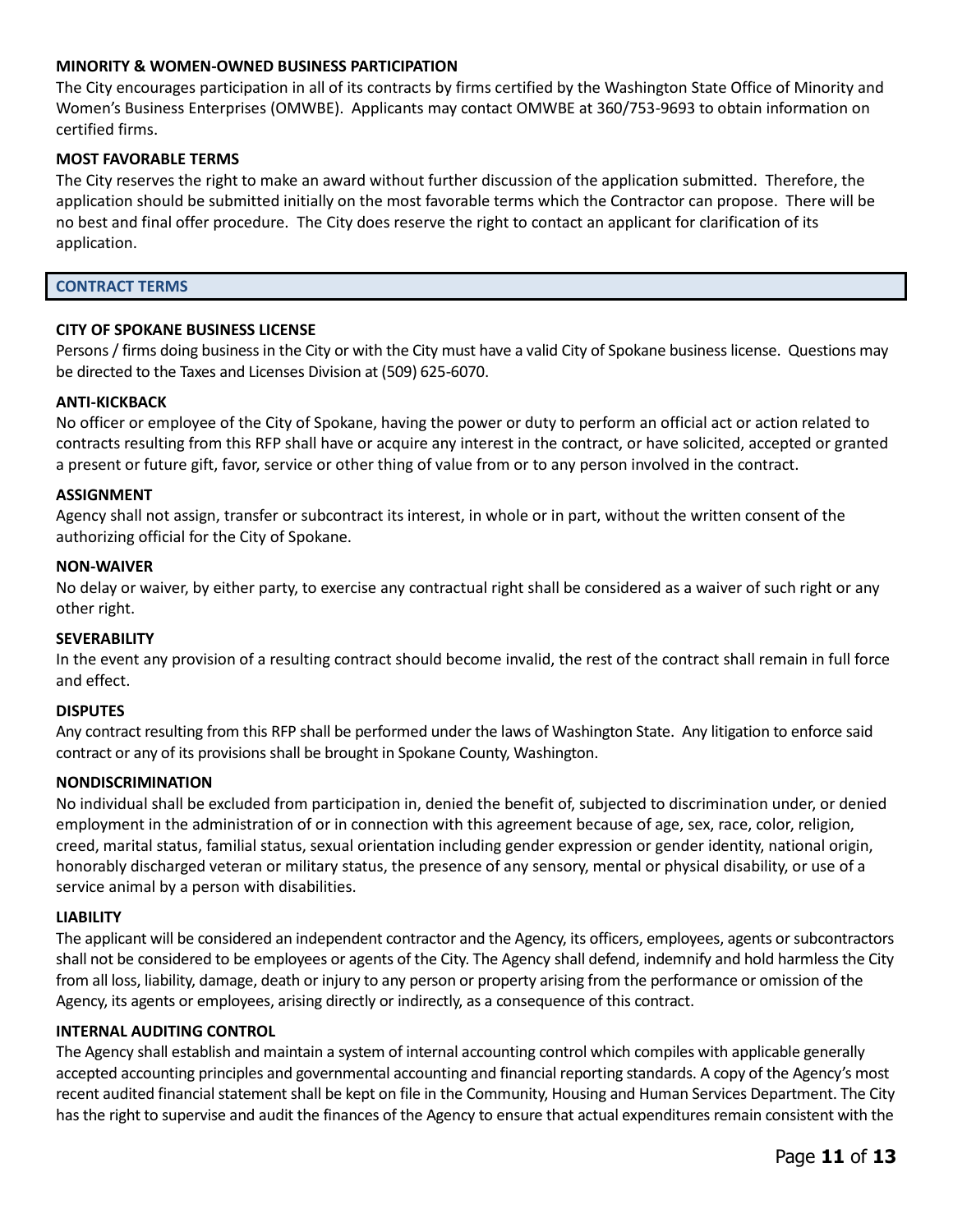spirit and intent of any contract resulting from this RFP. The City of Spokane and/or its funding agencies and auditors may inspect and audit all records and other materials and the Agency shall make such available upon request.

**AMERICANS WITH DISABILITIES ACT (ADA) INFORMATION:** The City of Spokane is committed to providing equal access to its facilities, programs, and services for persons with disabilities. Individuals requesting reasonable accommodations or further information may call, write, or email Christine Cavanaugh at (509) 625-6383, 808 West Spokane Falls Boulevard, Spokane, Washington, 99201; or ccavanaugh@spokanecity.org. Persons who are deaf or hard of hearing may contact Ms. Christine Cavanaugh at (509) 625-6383 through the Washington Relay Service at 7-1-1. Please contact the City forty-eight (48) hours before the meeting date.

**EQUAL CREDIT OPPORTUNITY ACT INFORMATION:** The federal Equal Credit Opportunity Act (ECOA), 15 U.S.C. 1691 et seq., prohibits creditors from discriminating against credit applicants on the basis of race, color, religion, national origin, sex or marital status, or age (provided the applicant has the capacity to contract); because all or part of the applicant's income derives from any public assistance program; or because the applicant has in good faith exercised any right under the Consumer Credit Protection Act. The federal agency that administers compliance with this law concerning this creditor is the Consumer Response Center, Federal Trade Commission, 600 Pennsylvania Ave, NW, Washington, D.C. 20580. For information regarding the ECOA, se[e http://www.justice.gov/crt/about/hce/housing\\_ecoa.php](http://www.justice.gov/crt/about/hce/housing_ecoa.php) .

**EQUAL HOUSING OPPORTUNITY INFORMATION:** The City is pledged to the letter and spirit of U.S. policy for the achievement of equal housing opportunity throughout the Nation. The City encourages and supports an affirmative advertising and marketing program in which there are no barriers to obtaining housing because of race, color, religion, sex, handicap, familial status, or national origin.

**WASHINGTON LAW AGAINST DISCRIMINATION INFORMATION**: We do business in accordance with the Washington Law Against Discrimination, RCW 49.60, which prohibits discrimination on the basis of race, color, creed, national origin, disability, HIV/Aids and Hepatitis C status, use of guide dog or service animal, sex, marital status, age (employment only), families with children (housing only), sexual orientation/gender identity, and honorably discharged veteran or military status.